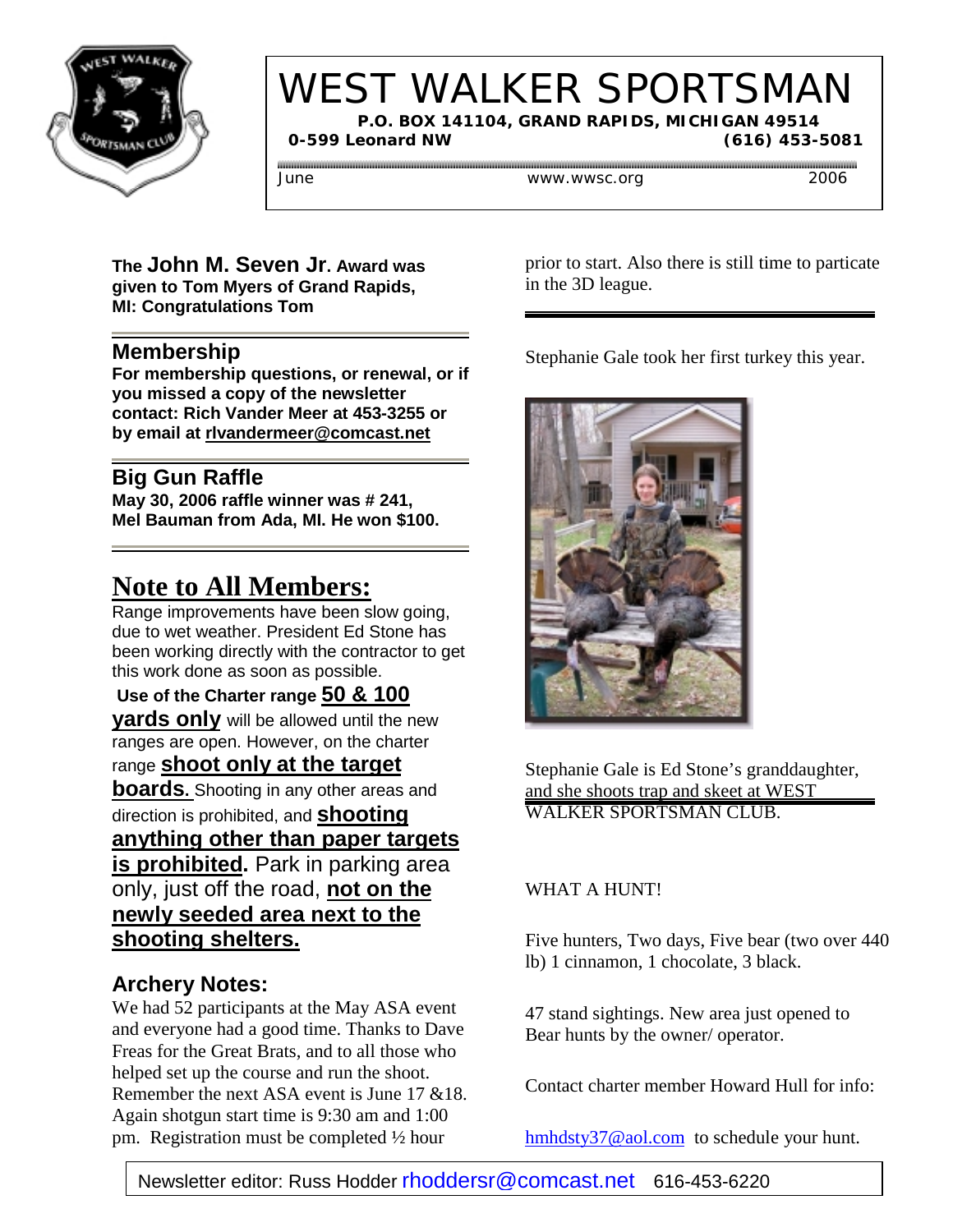**NWTF Annual Youth Field Day West Walker is hosting the Grand Valley Chapter of the National Wild Turkey Federation's "JAKES" program on**

**Saturday, June 10, from 8:30 AM to 4:00 PM.**

**Plate Shoot**: next match on **Saturday, June 10**. We are expanding the June match to include a shotgun shoot so people can become more proficient with their shotguns. After the timed events for the plate shoot, we will use the same targets as the plate shoots, but they will not be timed. This separate event will help you know how your shotgun handles and where it shoots, and will cost an extra \$5.00. The rest of you folks can still shoot plates with your handguns while the shotguns are going through the course. Because the plates are so close, we are limited to using  $7\frac{1}{2}$ , 8 or 9 size shot.

Come out on June  $10^{th}$  and give it a try. If you have any questions or comments, please contact me at cjhgun@aol.com.

**West Walker Sportsman Club**

Chris Hackett

#### **WWSC FIELD DAY and FAMILY PICNIC \*\*\*\*\*\*\*\*\*\*\*JULY 29, 2006\*\*\*\*\*\*\*\*\*\*\*\*\*\*\***

 **This year we are hosting all Associates, their friends and family, as well as our neighbors, for a fun-filled day! Come early (8:00 to 10:00 AM) for the kids-of-all-ages Fishing Tournament.**

 **At 10:00 AM all Field Areas will be open. Charter members will be on hand to provide the opportunity to try Archery and various shooting events. We will provide ammunition and arrows and will have guns and bows available, or you may bring your own.**

 **WWSC will provide 10 tickets to each attendee. Tickets can be redeemed for hot dogs, soda and water, and also to participate in any shooting activity. Try your hand at an activity you have not tried before. New shooters are welcome! Come and share the day with us!**

CCW/CPL CLASS DISCOUNT PROGRAM A discount rate of 20% is offered to all WWSC members. Barry Anderson / NRA Training Counselor Barry45ACP@aol.com

| Event Last Name     | IHMSA 04/15/06 Match Report<br><b>First Name</b> | <b>Gun Category</b> | <b>Class</b> | <b>Score</b>             | Shoot off |
|---------------------|--------------------------------------------------|---------------------|--------------|--------------------------|-----------|
| <b>Field Pistol</b> |                                                  |                     |              |                          |           |
| Hunt                | Jeff                                             | $tC/32-20$          | $\mathbf{P}$ | <b>INT</b>               | 32        |
|                     | Wolters<br>Dee                                   | Ruger 32 Mag        | ${\bf P}$    | AA                       | 23        |
|                     | Hackett<br>Chris                                 | s&W/357             | $\mathbf{P}$ | $\overline{\mathcal{C}}$ | 6         |
|                     | Wolters<br>Dee                                   | $tC/32-20$          | <b>PAS</b>   | AAA                      | 31        |
|                     | Larabel<br>Dan                                   | TC/22 Hornet        | <b>PAS</b>   | $\mathbf{A}$             | 20        |
|                     | Roberts<br>Lewis                                 | TC/22 Hornet        | <b>PAS</b>   | B                        | 14        |
|                     | Roberts<br>Lewis                                 | TC/22 Hornet        | <b>PAS</b>   | B                        | 11        |
| <b>Small Bore</b>   |                                                  |                     |              |                          |           |
|                     | Davison<br>Gale                                  | <b>Browning</b>     | $\mathbf{P}$ | AA                       | 22        |
|                     | Hardman<br>Scott                                 | $T/C$ .22           | ${\bf P}$    | $\mathbf{A}$             | 13        |
|                     | Larabel<br>Scott                                 | S&W                 | $\mathbf R$  | B                        | 20        |
|                     | Gale<br>Davison                                  | <b>ANS 22</b>       | U            | AAA                      | 27        |
|                     | Krysiak<br>Dave                                  | <b>ANS 22</b>       | $\mathbf U$  | AA                       | 17        |
|                     | Roberts<br>Lewis                                 | $T/C$ .22           | U            | $\mathbf{A}$             | 18        |
|                     | Hardman<br>Scott                                 | Savage .22          | <b>UAS</b>   | <b>INT</b>               | 34        |
|                     | Davison<br>Gale                                  | $T/C$ .22           | <b>UAS</b>   | AA                       | 35        |
|                     | Roberts<br>Lewis                                 | $T/C$ .22           | <b>UAS</b>   | AA                       | 28        |
|                     | Larabel<br>Scott                                 | Savage .22          | <b>UAS</b>   | AA                       | 25        |
|                     | Hardman<br>Scott                                 | Savage .22          | <b>UASFS</b> | AA                       | 30        |
| Hunt                | Jeff                                             | $T/C$ .22           | <b>US</b>    | <b>INT</b>               | 35        |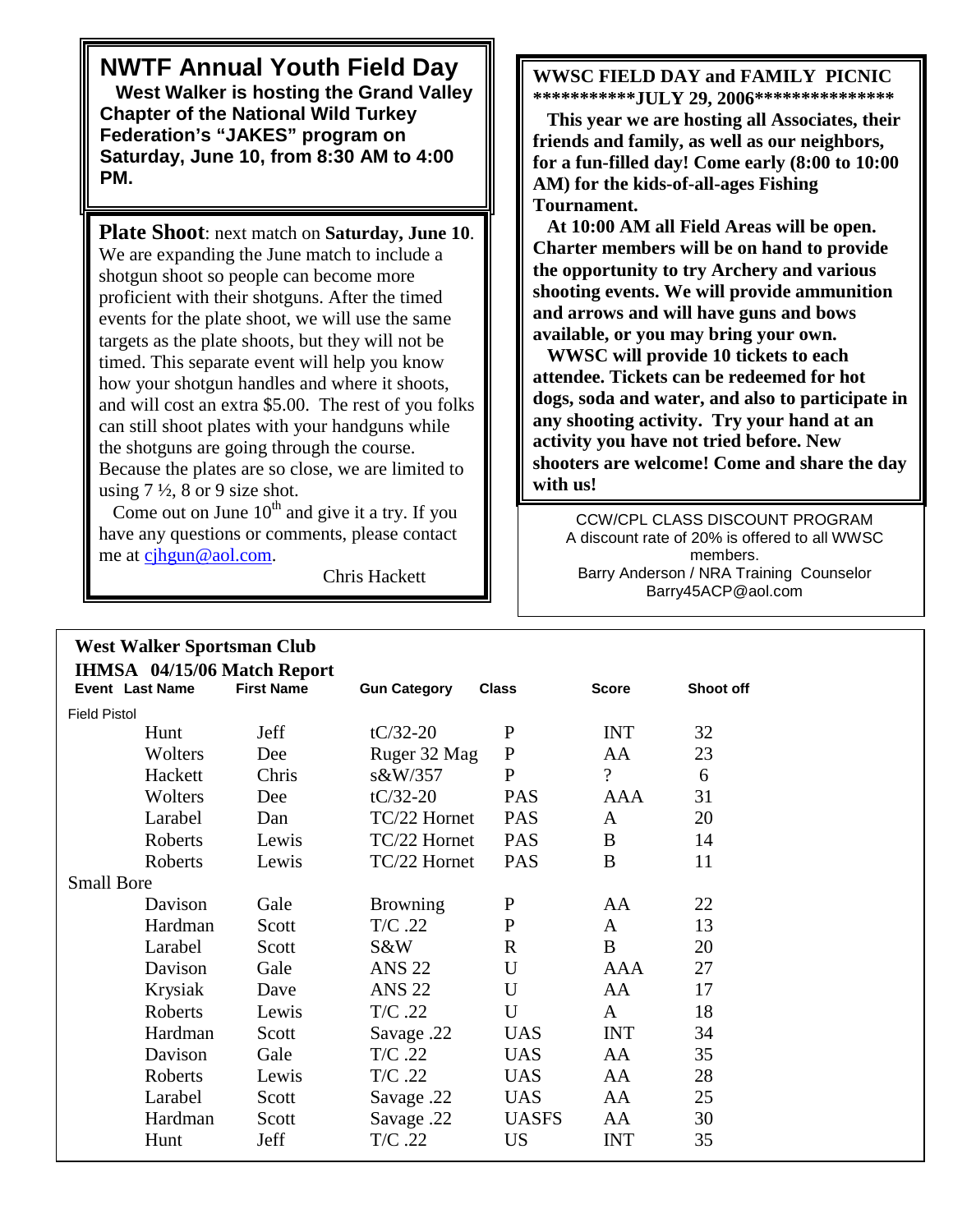|                                                                      | June                                                                       |                                                 |                                                                        | 2006                                                                      |                  |                                                                                                                                     |
|----------------------------------------------------------------------|----------------------------------------------------------------------------|-------------------------------------------------|------------------------------------------------------------------------|---------------------------------------------------------------------------|------------------|-------------------------------------------------------------------------------------------------------------------------------------|
| Sun                                                                  | Mon                                                                        | Tue                                             | Wed                                                                    | Thu                                                                       | Fri              | Sat                                                                                                                                 |
|                                                                      |                                                                            |                                                 |                                                                        | $\mathbf{1}$<br><b>Duck</b><br><b>Hunters</b><br><b>Meet</b><br>7 to 9 PM | $\overline{2}$   | $\mathbf{3}$<br>Archery,<br>Trap & Skeet<br>10 to 2                                                                                 |
| $\overline{\mathbf{4}}$<br>Archery,<br>Trap & Skeet<br>10 to 2       | 5<br><b>NWTF</b><br><b>Meets</b><br>3-D archery<br>league                  | 6                                               | $\overline{7}$<br>Archery,<br>Trap & Skeet<br>9 to 12 PM<br>6 to 10 PM | 8<br><b>Charter</b><br><b>Meeting</b><br>7:30 PM                          | $\boldsymbol{9}$ | 10<br><b>Grand Valley</b><br><b>Chapter of the</b><br><b>NWTF</b><br>"JAKES"<br>Program 8:30<br>AM to 4:00 PM<br><b>Plate Shoot</b> |
| 11<br>Archery,<br>Trap & Skeet<br>10 to 2                            | 12                                                                         | 13                                              | 14<br>Archery,<br>Trap & Skeet<br>9 to 12 PM<br>6 to 10 PM             | 15                                                                        | 16               | 17<br><b>Archery</b> , ASA<br>3-D shoot 9:30<br>Trap & Skeet<br>10 to 2                                                             |
| 18<br>Archery,<br>$ASA$ 3-D<br>shoot 9:30<br>Trap & Skeet<br>10 to 2 | 19                                                                         | 20                                              | 21<br>Archery,<br><b>Trap &amp; Skeet</b><br>9 to 12 PM<br>6 to 10 PM  | 22                                                                        | 23               | 24<br>Archery,<br>Trap & Skeet<br>10 to 2<br>July                                                                                   |
| 25<br>Archery,<br>Trap & Skeet<br>10 to 2                            | 26                                                                         | 27<br><b>Board</b><br><b>Meeting</b><br>7:00 PM | 28<br>Archery,<br>Trap & Skeet<br>9 to 12 PM<br>6 to 10 PM             | 29                                                                        | 30               | $\mathbf{1}$<br>Archery,<br>Trap & Skeet<br>10 to 2                                                                                 |
| $\overline{2}$<br>Archery,<br>Trap & Skeet<br>10 to 2                | $\overline{\mathbf{3}}$<br><b>NWTF</b><br><b>MEETS</b><br><b>7 TO 9 PM</b> | $\overline{\mathbf{4}}$<br><b>Holiday</b><br>E  | 5<br>Archery,<br>Trap & Skeet<br>9 to 12 PM<br>6 to 10 PM              | 6<br><b>Duck</b><br><b>Hunters</b><br><b>Meet</b><br>7 to 9 PM            | 7                | 8<br>Archery,<br>Trap & Skeet<br>10 to 2                                                                                            |
| $\boldsymbol{9}$<br>Archery,<br>Trap & Skeet<br>10 to 2              | 10                                                                         | 11                                              | 12<br>Archery,<br>Trap & Skeet<br>9 to 12 PM<br>6 to 10 PM             | 13<br><b>Charter</b><br><b>Meeting</b><br>7:30 PM                         | 14               | 15<br>Archery,<br>Trap & Skeet<br>10 to 2                                                                                           |